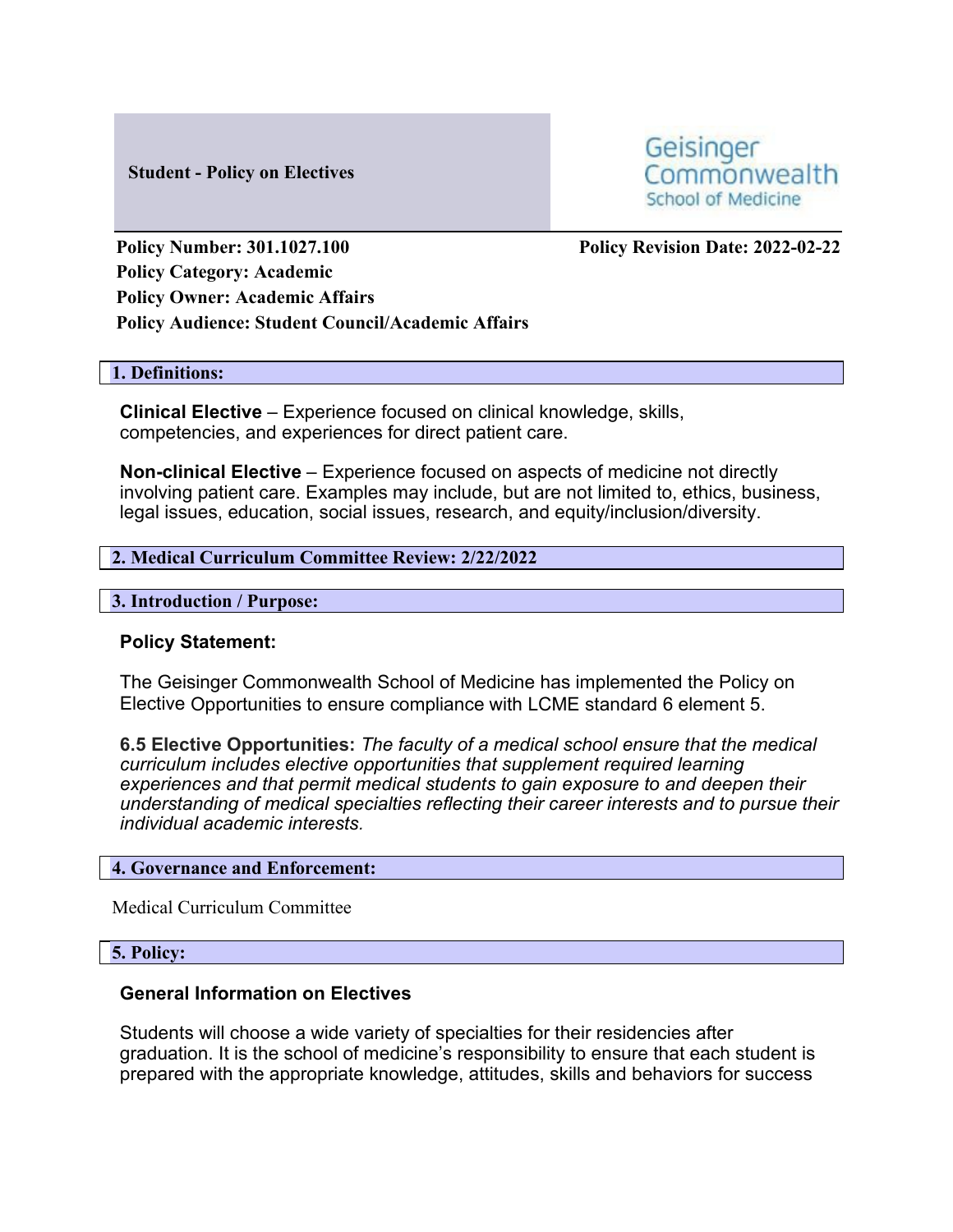in their chosen field. While there is value in focused and concentrated experiences in one area of practice, it is also critical that all students draw from a range of specialty areas, practice types, clinical settings, and approaches to medicine in their preparation for residency.

# **Duration:**

The basic unit of elective blocks will be two weeks, and any elective may represent multiples of this basic unit, including two-, four-, six-week, or longer electives as appropriate to meet objectives.

Some electives, both within the institution and extramural, may fall outside this duration, such as 1- or 3-week rotations, and will require review and approval by the Undergraduate Medical Education lead for the specialty.

## **Elective Advising:**

A variety of specialty and professional elective experiences will be encouraged, with appropriate depth of experience ensured in areas that are relevant to the student's professional development.

For Phase 1 students considering the Independent Research Elective course, which allows them to gain research knowledge and skills through an immersive, mentored research experience during their first or second year of medical school should seek advising from their research mentor and the Associate Dean for Research and Scholarship.

Phase 2 and Phase 3 students meet with their education specialist, regional assistant dean of student affairs, career coach, and specialty advisor for elective advising and schedule development in line with the student's academic and career goals.

## **Phase 1 Non-clinical Electives:**

The Independent Research Elective course allows medical students to gain research knowledge and skills through an immersive, mentored research experience during their first or second year of medical school. The research must be conducted under the supervision of a GCSOM/Geisinger/Guthrie/AtlantiCare faculty member or an external mentor with Course Director approval. Independent research electives are offered in the fall and spring semesters and up to 20 weeks in duration.

A student must be in good academic standing to be enrolled in a Phase 1/M1 or M2 elective. Students that are remediating have to consult with the Committee on Academic and Professional Standards (CAPS) prior to participating in a Phase 1/ M1 or M2 elective.